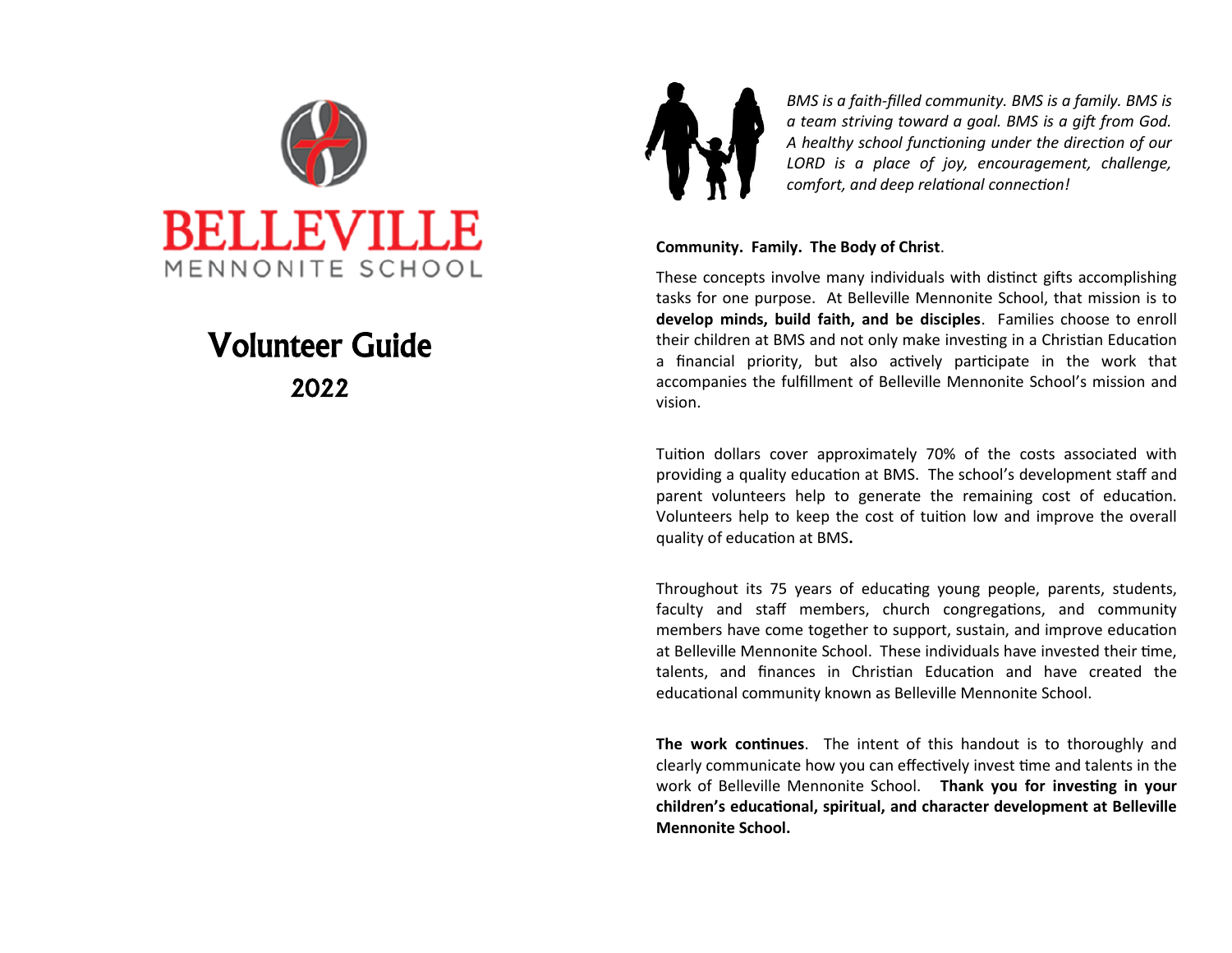# **Committees**

#### Advancement Committee

### *Meets 1st Monday of every month for ~1 hour*

Meets to identify and oversee implementation of the school's strategic plan. New committee members are appointed by the current committee members to serve a three year term.

### Athletic Committee

Provides assistance to the Athletic Director as needed relating to concession stands, fundraisers, and home athletic events.

### Alumni Association

### *1-2 meetings per year*

Helps to plan and organize the annual Faith Promise Dinner and Homecoming Weekend, and assists with BMS alumni relations.

### Auction Coordinating Committee

*3-5 meetings per year; as needed* Oversees the coordination of the Annual Auction and its various sub-committees. (4 year term)

### Board of Directors

# *Meets 3rd Monday of every month for ~3 hours*

Meets monthly with the Superintendent to conduct the business of the school. Members of the committee are elected annually by the patron body to serve a three-year term.

# Finance Committee

# *Meets 2nd Monday of every month for 2-3 hours* Meets each month to oversee school finances, recommend an

annual budget, recommend annual tuition schedule and annually review salary and benefit packages for school personnel. The committee consists of five members with at least one Board Member and at least two patrons appointed by the Board.

### Golf Tournament Committee

*Meets 1 hour each month April-July*

Meets with the Development Director to plan and implement the Annual Golf Tournament held each summer. Committee consists of 4 -7 golf enthusiasts.

# Property Committee

*Meets 1-2 hours at least 4 times a year*

Meets throughout the school year to assess and oversee the school's property and building needs. Makes recommendations about remodeling and building projects. The Property Committee reports monthly to the Board of Directors.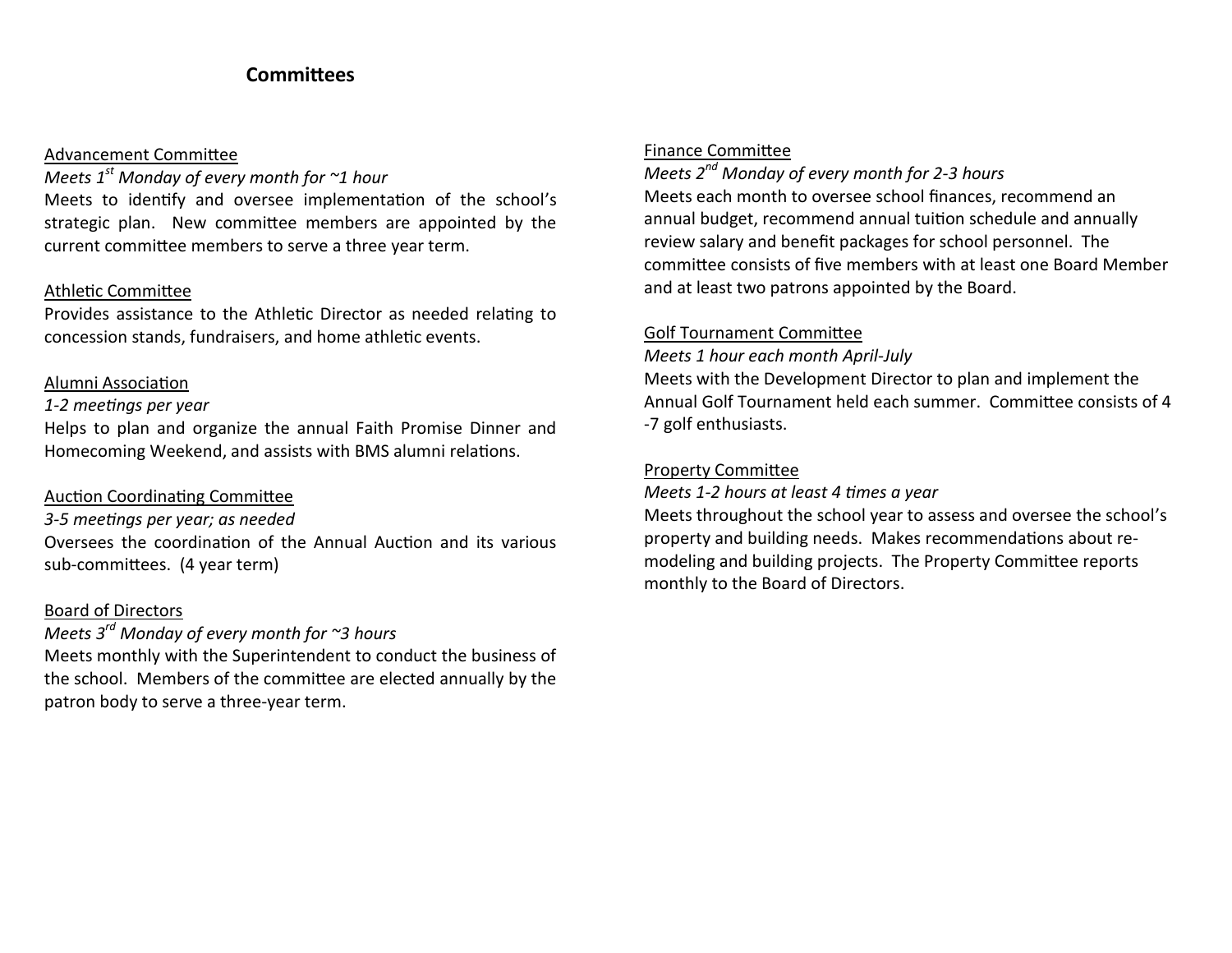# **Athletics**

### Admissions

*2 hours per basketball game* Collect money for admission to home basketball games. Volunteers report to the Athletic Director.

### Apple Pie Making

#### *2-4 hours; late Fall*

Contribute to the apple pie fundraiser by rolling pie dough during the weekend of the fundraiser.

### Concessions

### *2-4 hours during athletic events*

Prepare and sell food at the concession stands during athletic events. Profits benefit the athletic fund at BMS. Volunteers report to the Athletic Director.

### Scoreboard

#### *2 hours per basketball game*

"Run the clock," which involves keeping the score, number of fouls, possession arrow, etc., at home basketball games.

# **Banquets**

### Kitchen Helpers *3 – 4 hours per banquet* Help to serve food and clean up after the meal.

Servers *2-3 hours per banquet* Serve banquet guests.

# **Thunder Café**

# Kitchen Volunteer *4-5 hours once a month (or as desired)* Assist Café staff with meal prep, service and cleanup. Typical time commitment is 9:30-2:00.

# **Elementary**

#### Field Trip Chaperones

*Several hours during school; upon teachers' request* Travel with teachers and students to field trip destinations. Help monitor and care for students. \*All volunteers must submit required clearances.

#### Librarian

*Several hours weekly during school*

Help to keep the elementary library organized, re-shelve books, and help students check out books during library times.

# **Race for Education**

### Address Mailers

*4 – 6 people working 4 – 8 hours each; last week of January* Fold, tape, stamp, affix address label and sort mailers to be ready for mailing the first of February.

### Race Day Volunteers

*1-2 hours on the Race days* Help to count and record laps completed.

### Service Day Volunteers *2-6 hours on the Service days* Help to oversee service projects at assigned locations.

### Process Race Donations & Receipts

*Several hours weekly throughout February & March* Process sponsor donations, write thank you notes/receipts and file records.